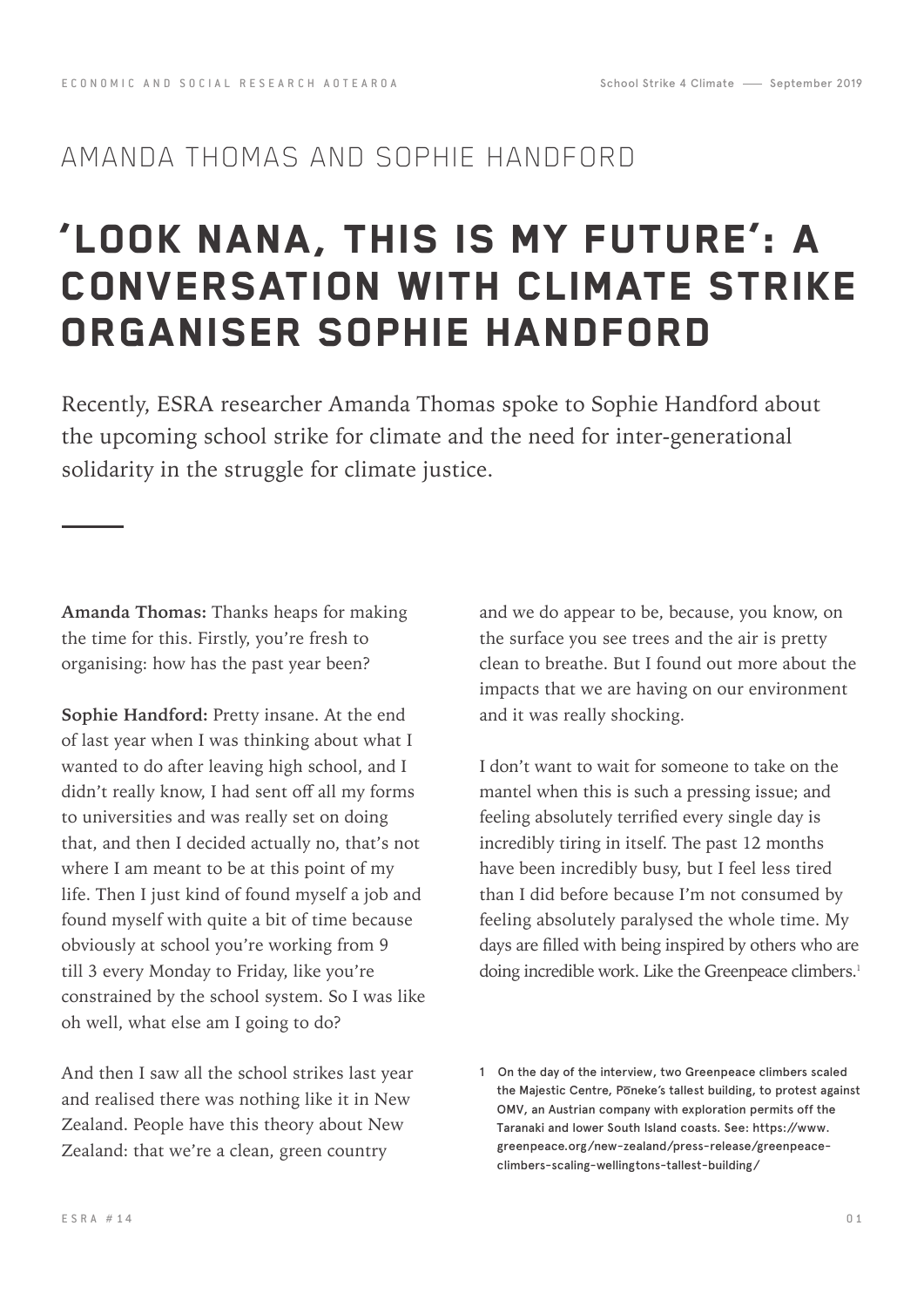It's been amazing, and I just feel like I have learnt so many skills. As you said, I am new to this kind of stuff. At school I was head girl, so I had a bit of experience with organising stuff, like events at school and bake sales. For me it was what I enjoy doing. But never anything on such a scale as this. I have met the most incredible people—like Raven [Maeder, a national organiser for the student strikes] who I messaged a couple of years ago because I went to a conference that she organised, and I was like: 'oh my god you're amazing. Do you want to be my mentor, and can you help me with some stuff?' She just knows so much stuff about the climate space, the way to organise things properly, and, well, everything. So I've learnt so much, more than I think I would have learnt if I went off to uni potentially, and skills that I will never lose. So it's been an insane 12 months but I wouldn't stop it for anything.

**Amanda Thomas:** What you're saying is really fascinating, because some of the research around youth activism in the climate space is about the danger of eco-anxiety, where you are just terrified, and it leads to paralysis. But also, the importance of mentors and older generations to be supportive and help bridge young people into strong citizenship.

**Sophie Handford:** Yeah, they've definitely been two of the biggest things. There have been some days where I have been like: everything we are doing in New Zealand with the school strikes, it's not going to have an impact. And there are some days when I get stuck in that. It's hard to get out of.

But then I am reminded by the small wins where we have a good conversation with an ally or a union and they're like 'we're behind you'.

There's no reason we can't get the whole of New Zealand behind us and actually make some serious change. Yup, there are some days where I feel pretty overcome by climate grief, because it is overwhelming, but it is also a lot more overwhelming to think of what will happen if we don't take action. For me, the thought of that is more overwhelming than the thought of doing a 6am breakfast interview on national TV.

**Amanda Thomas:** Tell me a bit about some of the strategising and organising work for the strikes earlier this year (in March and May) and leading into September?

**Sophie Handford:** We've been very committed to ensuring that it's led entirely by young people. So we've got a 12-year-old from Christchurch called Lucy who is one of our national coconvenors. We've been doing things like talking with different unions and members of parliament and that kind of thing. Also, the Elbow your Elders campaign which is a tactic launched with Generation Zero—so that's essentially where we are encouraging young people to link up with their grandparents and their parents and the elders in their community to say, actually, 'look nana this is my future'. The best inheritance you can give me is a liveable planet so take action now by submitting on the Zero Carbon Bill, by signing a petition to get parliament to declare a climate emergency, all of that.

We've been really trying to connect people and connect in ourselves with other groups based on values. Like the things that no one can really argue if we front up and say that it's our future and that's being put at risk, you also can't argue with that either because that's fact.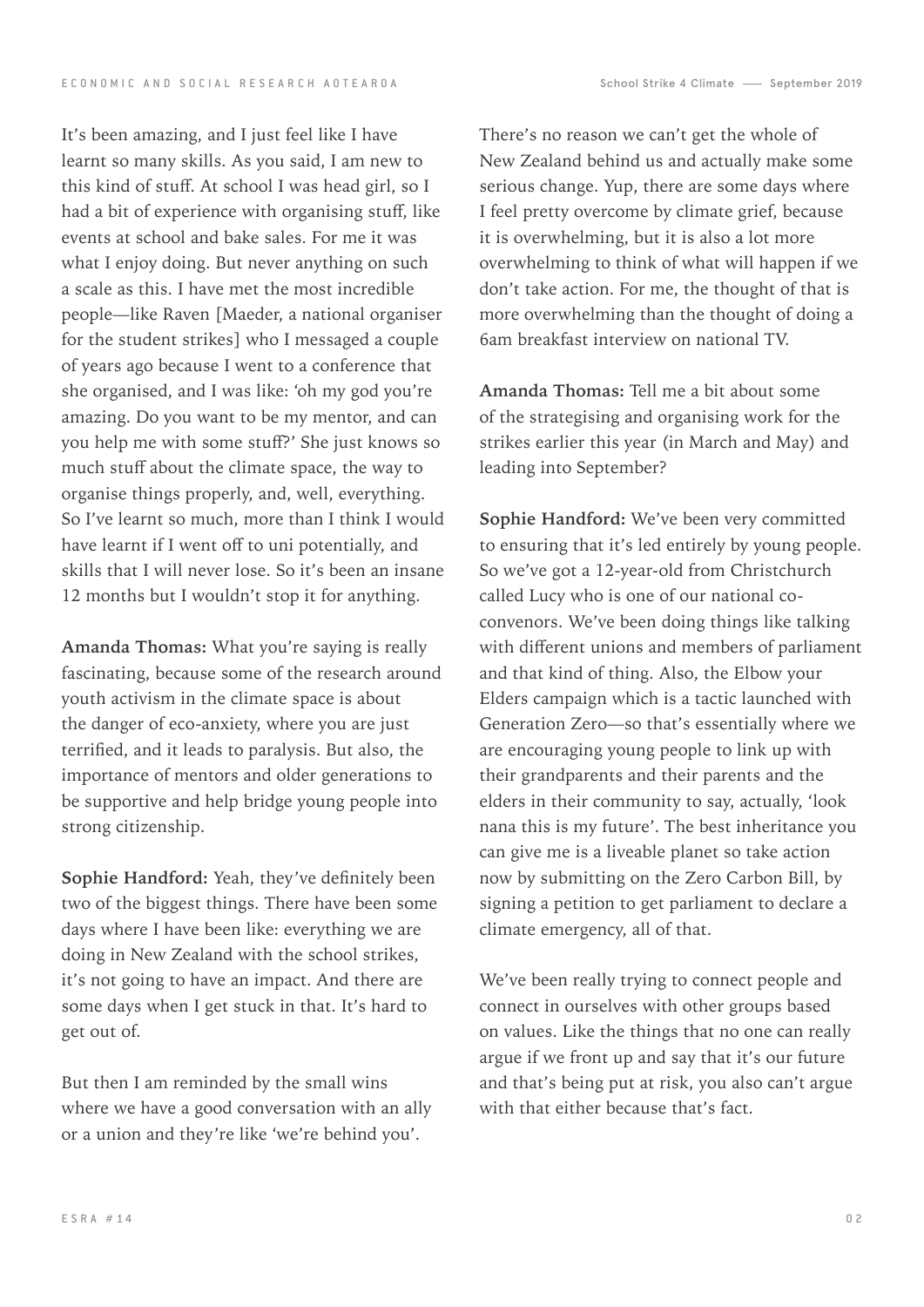**Amanda Thomas:** I know that strike was the global tactic. What are your reflections on strikes as a tactic?

**Sophie Handford:** I think it's pretty effective personally. I mean it's hard to know because we haven't tried anything else. Lots of people have said 'you're young, you can't strike from school', but it's like actually no, if those people in power who are adults aren't going to act like adults and listen to the facts and listen to people with PhDs then how are we going to get people to listen? For young people, we are going to strike from school, and we are going to put something at risk, like our education, but you know what, that's nothing in comparison to what we might have to live with if we let climate change get to its very worst.

I think it is quite effective because it's also quite controversial, so it created a lot of conversation, even if it was more like 'you shouldn't skip school, this should be done on a weekend, da da da da'. It still has brought attention to what we were doing, which then brought attention to our demands, because people thought if students are skipping school, they must be skipping school for a reason. It was quite controversial, and we found people really taking sides. There were some people who were really trying to defend us and some who were just absolutely ruthless and trying to tear us down, calling us brainwashed. All of that may have been talking about the actual tactic instead of the cause, but they're linked, so I think that's quite effective.

**Amanda Thomas:** Totally. A friend of mine works in a bank and she could see the March strike from work. Some of her colleagues were saying 'they just want a day off work' and my friend had quite a heated discussion with them and why the strikes were important. In work places everywhere I think it created opportunities for conversation.

**Sophie Handford:** Yeah, and it also meant that the media was onto us and that meant that the word spread further; that meant that we had more regional organisers join. It just escalated from that which wouldn't have happened if we did a little march on a weekend.

**Amanda Thomas:** I was really struck by the prominence of young women, globally and here, leading the strike for climate. Tell me about that.

**Sophie Handford:** Yeah, I'm not really sure why necessarily, but it has been amazing linking up with young women. Especially in Wellington and nationally. There are lots of young women involved. In saying that, there are lots of amazing young men involved and one of our key organisers is 15, from Onslow College, and he's awesome. But it varies from place to place. I think in Auckland its mainly young men leading it.

I don't necessarily know why. We haven't been specifically focused on recruiting young women over young men, but it's just been the kind of way it's turned out, but we are finding that as the movement grows there are more young men coming on board.

**Amanda Thomas:** This is a global movement, but what are the dynamics that are specific to organising in Aotearoa New Zealand?

**Sophie Handford:** There's nothing we have to do as a part of that international level except to join a few calls for keeping each other updated, but it's really up to us as to how we make it relevant to the New Zealand context. Obviously, it's really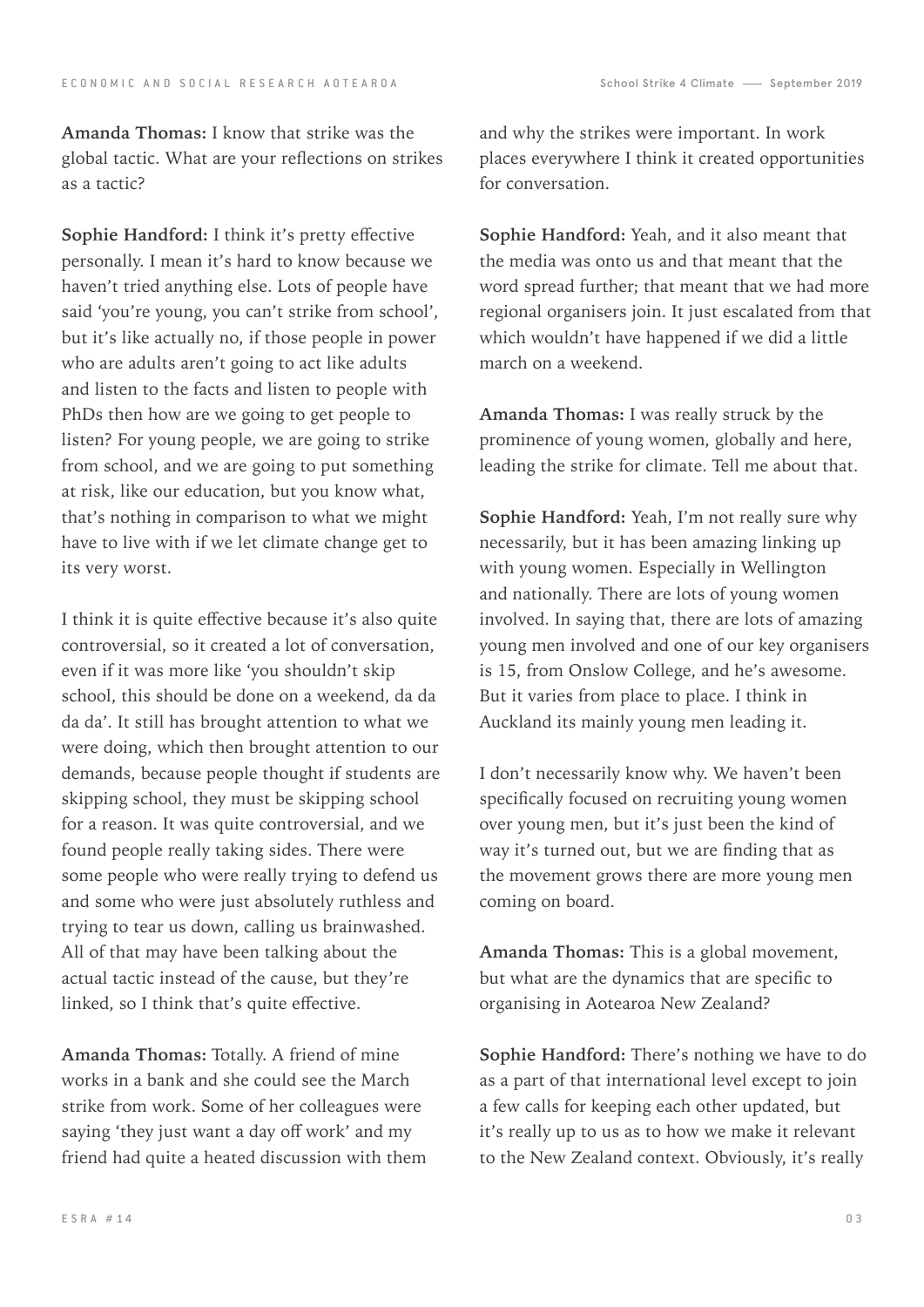important that tangata whenua play a big role in that. So making sure that our movement is inclusive as possible for all groups, especially for tangata whenua and all minority groups.

We have been kind of handed this whole method of striking, but it's really important that its relevant to the New Zealand context. It could look like different things, but obviously ensuring that we're engaging meaningfully with iwi in the area, making sure that we are opening our strikes with karakia, and acknowledging land, and acknowledging that we are kaitiaki of the land. So those things where I think it's really important to have that meaningful engagement and to really allow Māori people to lead. We've linked up with the Māori climate commissioner and we are doing some work with identifying spaces where young people involved in their iwi can step up and lead things in their own communities where we might not have organisers. So really growing that base of committed organisers who are passionate about issues.

We do acknowledge that we can do a lot better; we have been so focused on churning out these strikes and getting people along that yeah it is really important to reflect on how well we are doing in that space and I think that we still have quite a long way to go. Leading up to September we have a little bit more time because the last one we organised was a month in advance, so quite rushed. We do have a bit of time to kind of step back and really look at those partnerships and make sure we're in those partnerships in a way that's really connected.

**Amanda Thomas:** You guys use the language of climate justice. What do you mean by climate justice?

**Sophie Handford:** There are a couple of ways to approach it. For us it's acknowledging that climate change is also a social issue. It's about humanitarian issues, animal rights, Indigenous rights. It's all of these issues combined and any solution to climate change has to reduce the inequalities that are present instead of perpetuating them further. The solutions to climate change should not create growing inequalities in any of those issues. We want to make sure the solution to climate change brings environmental justice, Indigenous justice, social justice, and all those things. I think that's what we mean, it's addressing climate change as a holistic issue.

**Amanda Thomas:** Within some of the definitions of climate justice there's an intergenerational dimension to it, that climate justice is also about inter-generational justice. So I wanted to ask about the role of older generations in the movement and what we could do, what we should do.

**Sophie Handford:** We have framed it as the young people leading this movement, but it's really important that we have adult allies getting in behind us and as you said it is really important that the solution is inter-generational, because obviously those older than us do hold a lot of knowledge, power, and understanding of where some of this stuff has come from. How do we, as young people, understand all that but also lead the charge because it is our future and the decisions that are made now ultimately affect it? Our future is at stake.

We see the role of adults just getting in behind the young people and just supporting us. We've had lots of old activists help with that whole mentorship dynamic, jumping in and teaching us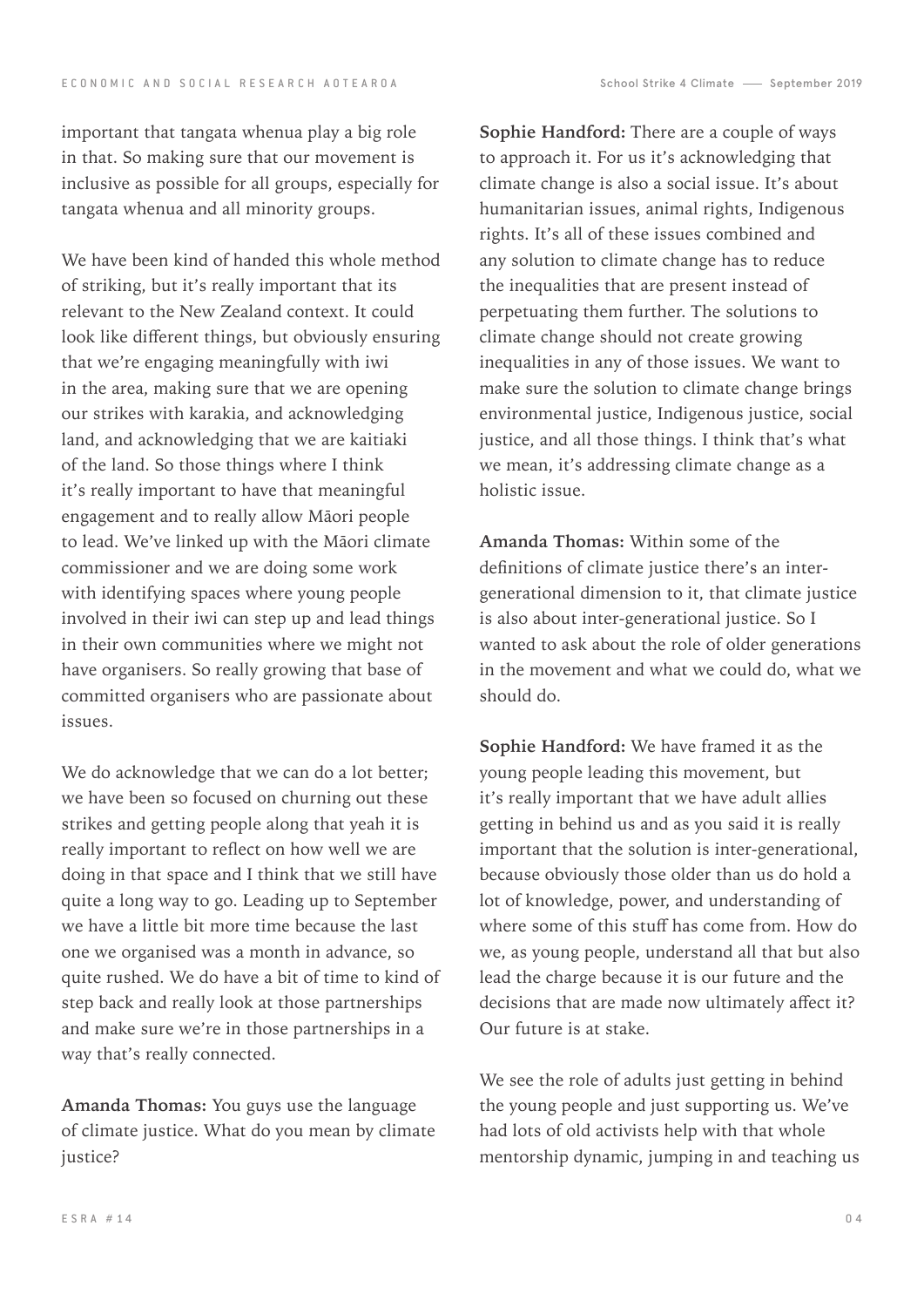skills and different tactics that we could use. And the elders thing, like having grandparents and parents jump in behind their kids, I think that's really powerful. I do think that if the movement involves the wider population of New Zealand that's a whole lot more power behind those young people as well. That's not to say that young people can't do it on their own, but I do think that together we have the ability to have a lot more impact.

And I do think that it's important that people aren't just like 'young people give us hope, they've got it under control'. Like as Greta [Thunberg] says, we don't want your hope, we want you to act, we want you to join us, we want you to walk the talk. If the young people give you hope, be a part of that hope and give other people hope. There will be a tipping-point where if we get enough people on that [parliament] lawn and if we flood everywhere, if everyone in New Zealand joins, the government can't turn us away, they can't refuse to act anymore, so we want people to be a part of that hope to inspire others, be inspired by our hope.

Especially for the September strike, with it being an inter-generational strike or general strike, we want to make sure that we do have adults and workers and parents and grandparents and anyone who will join us. It has been amazing to see the kind of support we have had from most adults.

**Amanda Thomas:** One of the things that has come out of the youth movement in particular are demands for declarations of climate emergency by local authorities and by central government. We've seen a whole lot of local authorities doing just that. What do you think about that and are there any risks about the language of a climate emergency and climate crisis?

**Sophie Handford:** Yeah, it's tricky. I've kind of been struggling with that one for a while now. I think it's really important to call it what it is and that we do call it a crisis because that's the narrative for action. If you call it climate change, then that kind of gives you the leeway to not take action. Whereas if you're calling it something like a climate crisis or climate emergency that requires an emergency response, so what you would do in an emergency is what you should be doing about climate change. It does shift the narrative and the way authorities do business as usual, like looking at everything through a climate change lens and acknowledging that it is a crisis.

At the same time, I totally get what you are saying, that yeah if you're like 'climate emergency, climate emergency', for some that could just be like 'ah! What do I do? We don't have time'. I think that could feel quite paralysing.

Setting the narrative as a climate emergency is one thing, but what we want from that declaration is urgent action which is also hopebringing. I do think that climate emergency step is quite important in getting that urgent action. Even for me it's quite uncomfortable and just quite scary thinking about the whole idea of a climate emergency; but it's true, we can't really deny that it is an emergency. We need to call it what it is.

I think it's important that we do come together in our communities and support and empower each other because obviously getting to climate justice is going to require some tricky conversations. We are only going to get there by talking to the people at the top and talking to the CEOs of, like, PEPANZ [Petroleum Exploration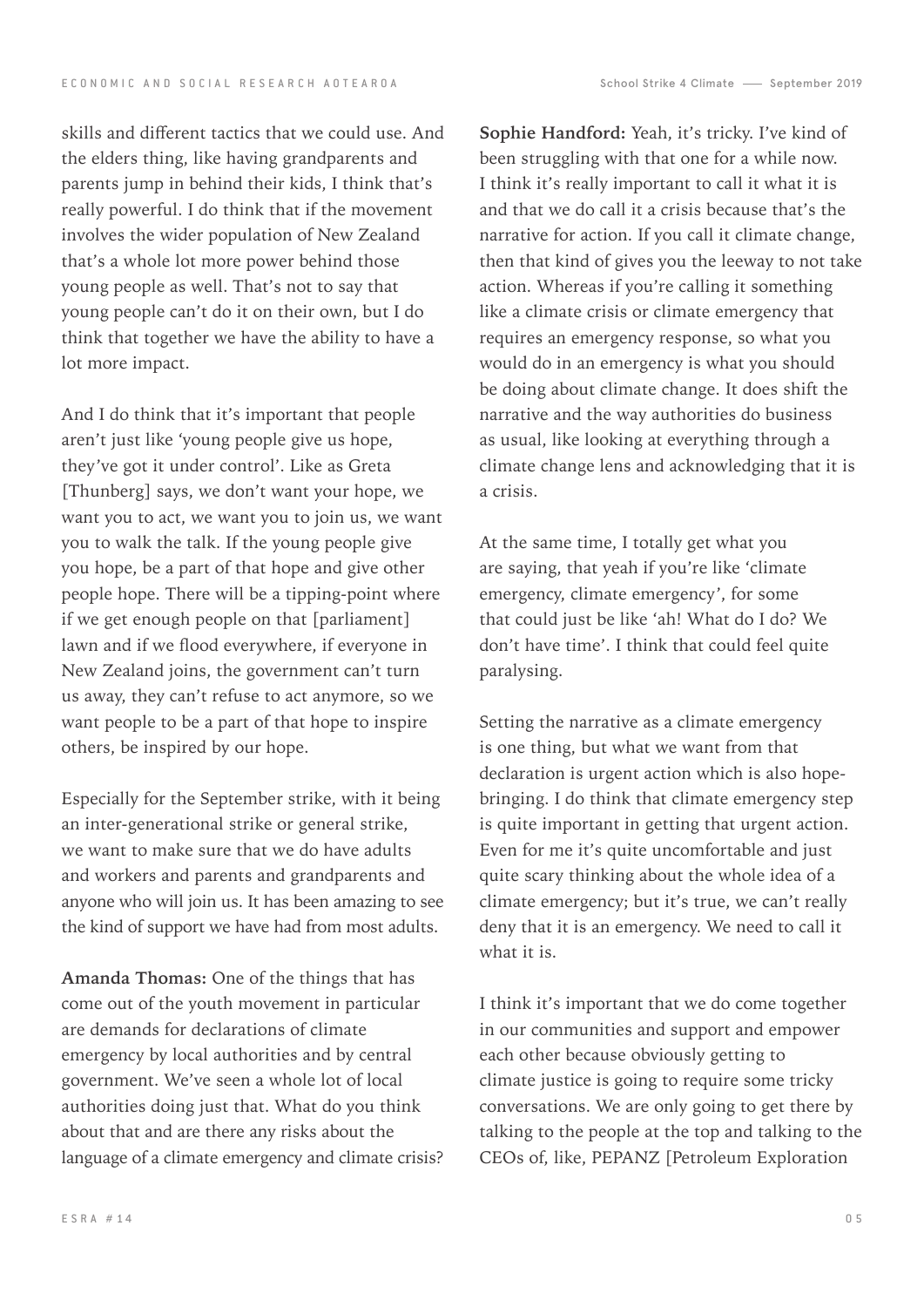and Production Association]. We're only going to get there by actually calling them out.

This whole transition is going to be hard, it's going to be scary, and we might have to put aside some of our fears to get there. But it will be a lot less scary to do it now than to wait and then have to inherit, you know, the consequences of inaction.

**Amanda Thomas:** You're running for Kāpiti Coast District Council. Why did you decide to do that and how does that fit with your broader experiences of mobilising and political activism?

**Sophie Handford:** I guess one of the reasons why was, after doing all this work with School Strike and kind of constantly hounding our leaders, constantly going and speaking to council, we got them to declare a climate emergency and to commit to going carbon neutral as an organisation by 2025, which is awesome. But that whole time I was like, 'I just don't see myself reflected. I don't see the concerns that I have for my future reflected at all at this table'. I was asked, 'well what is the impact that Kapiti Coast District Council can have? We're just one drop in the ocean', those kinds of things. It's like, 'no you don't get it!' Young people look at that and they're like 'oh my gosh there is no hope'. Where is the action? We can't see the issues that will affect us most at that table. Awareness of climate change is really lacking.

People look to these politicians and think they've got all the answers, that they're doing totally fine. But they're not doing a hell of a lot, so it's time to get in there and give it a bit of a shakeup. I don't really know what I want to do going forward so I thought I will just throw my hat in the ring. We need more people who understand that climate change is an issue and are fully

committed to dedicating a lot of their time to trying to solve it. We are going to need people to put their plans on hold to prioritise climate activism. It's the most important thing I can be doing at the moment. I see a real lack in the issues that I've talked to my peers about being represented at the table, so I will just give it a shot.

**Amanda Thomas:** What does your ideal climate future look like?

**Sophie Handford:** So, talking about climate justice, if we are looking at it as humanitarian, social, environmental, all of these different issues, it looks like so many things. Like no one under the poverty line, no oil and gas in New Zealand at all, Indigenous people being treated as fairly as Pākehā people. It looks like a better connection between our environment and our land. It looks like a world that is more equitable, where people love our planet and love each other.

At the moment there's a lot of disconnect in so many areas. We're kind of so connected with our phones and we're so connected with these things which in the end won't really matter. In the end we've got the planet and we've got each other as humans. The earth is not ours. I think that when we start to realise that and reconcile some of those relationships between us and our planet, us and Indigenous people, us and animals, I think that's when we will see justice. I also think the transition has to be just in itself in that we have to be providing jobs for people who are currently working in those industries. How do we invest in renewable, regenerative industries and transform our economy as well to ensure the transition for those people?